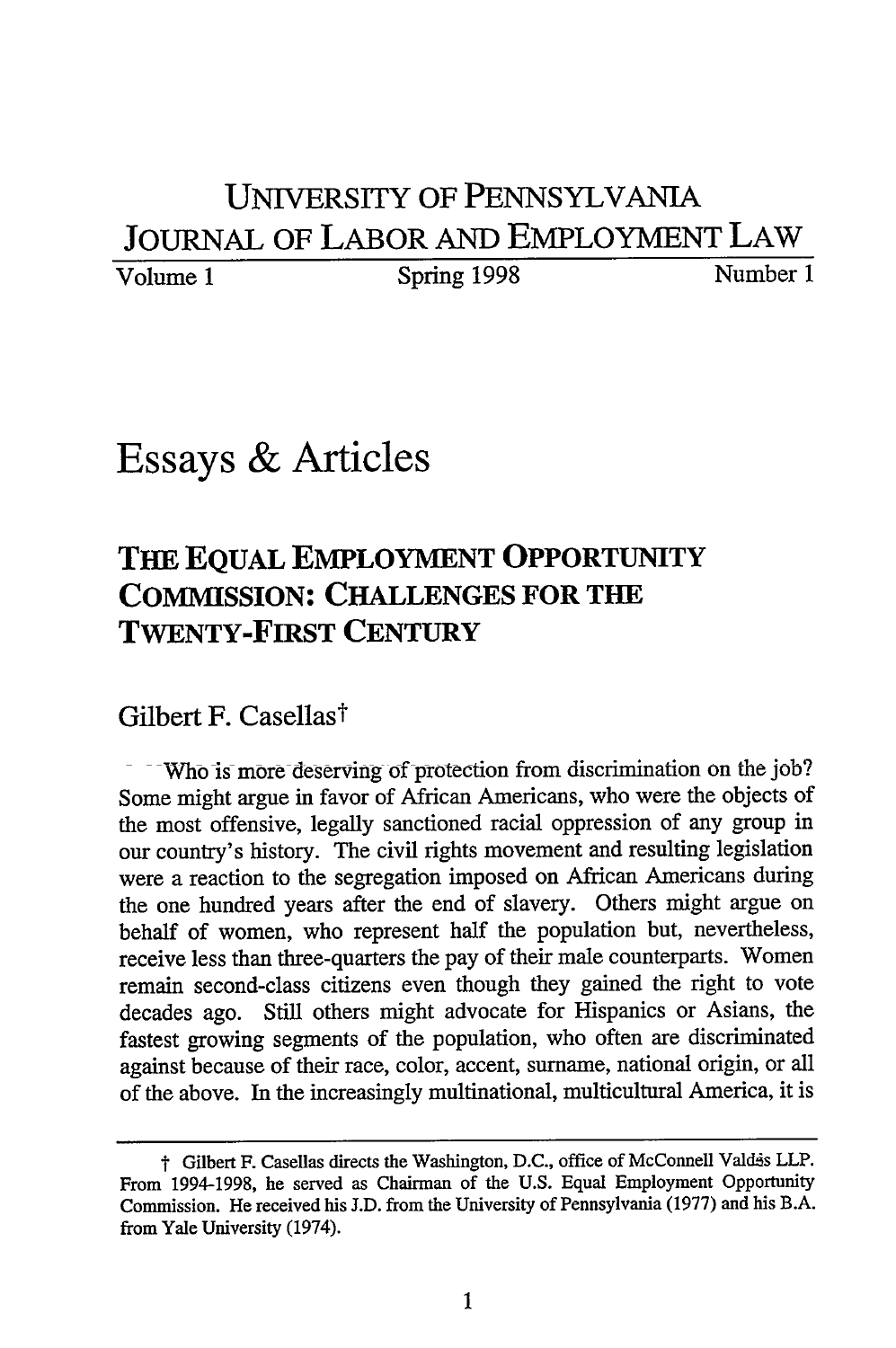suggested that these minorities better represent what this country will look like in the twenty-first century. By sheer number, the forty-five to fifty million individuals with disabilities are the last of the truly second-class citizens, others might argue, because of the many deep-seated myths, fears, prejudices, and stereotypes that persist about them. In terms of both their group size and their political and economic clout, older workers, whose numbers grow exponentially with the aging of the baby boomers, are arguably more "advantaged" and somewhat less deserving. There are also white men, who view themselves as innocent victims and losers in the "preference" game and who will soon become the new minority. Finally, there are religious minorities whose causes can engender passionate zeal on the part of their advocates.

In a constitutional democracy, the question of who is more deserving of legal protection is an offensive one. The answer to such a question can be found in the law and should be plain: each member of the listed groups, as well as all other Americans, is covered by our workplace civil rights statutes. The prohibition against race discrimination, though intended to protect blacks, protects members of every race—black, white, and other. Men and women are equally protected from sex-based discrimination. The Civil Rights Act of 1964, the Equal Pay Act, the Age Discrimination in Employment Act (ADEA), and the Americans with Disabilities Act (ADA) represent the recognition that prejudice in all manifestations is antithetical to basic American values. Nonetheless, the question exists because, rather than the law, it is the politicians, pundits, and even the protected groups who, by design or default, increasingly seek to define who is more deserving. Whether because of open hostility legitimized by ideologues, compassion-fatigue from a calloused public, self-centeredness inherent in interest-group advocacy, or insufficient resources devoted to it by a less generous Congress, civil rights law enforcement is becoming more of a zero-sum game: one group's gain becomes another group's loss.

For over three years, I served as Chairman of the U.S. Equal Employment Opportunity Commission, the federal agency principally responsible for enforcing laws against workplace discrimination. I began my service in October 1994, nearly two years into the Clinton Administration and five weeks before the Congressional elections that wrested control of the House from the Democratic Party for the first time in forty years. To say that it was a period of unprecedented challenge and innovation may not be much of an overstatement. This era certainly brought into focus once again questions of how American society views discrimination and civil rights law enforcement; who are "appropriate" victims; what are "worthy" causes and "acceptable" issues; and how we enforce the law in a period of limited resources, lowered expectations of the role of government, and greater militancy by business and politically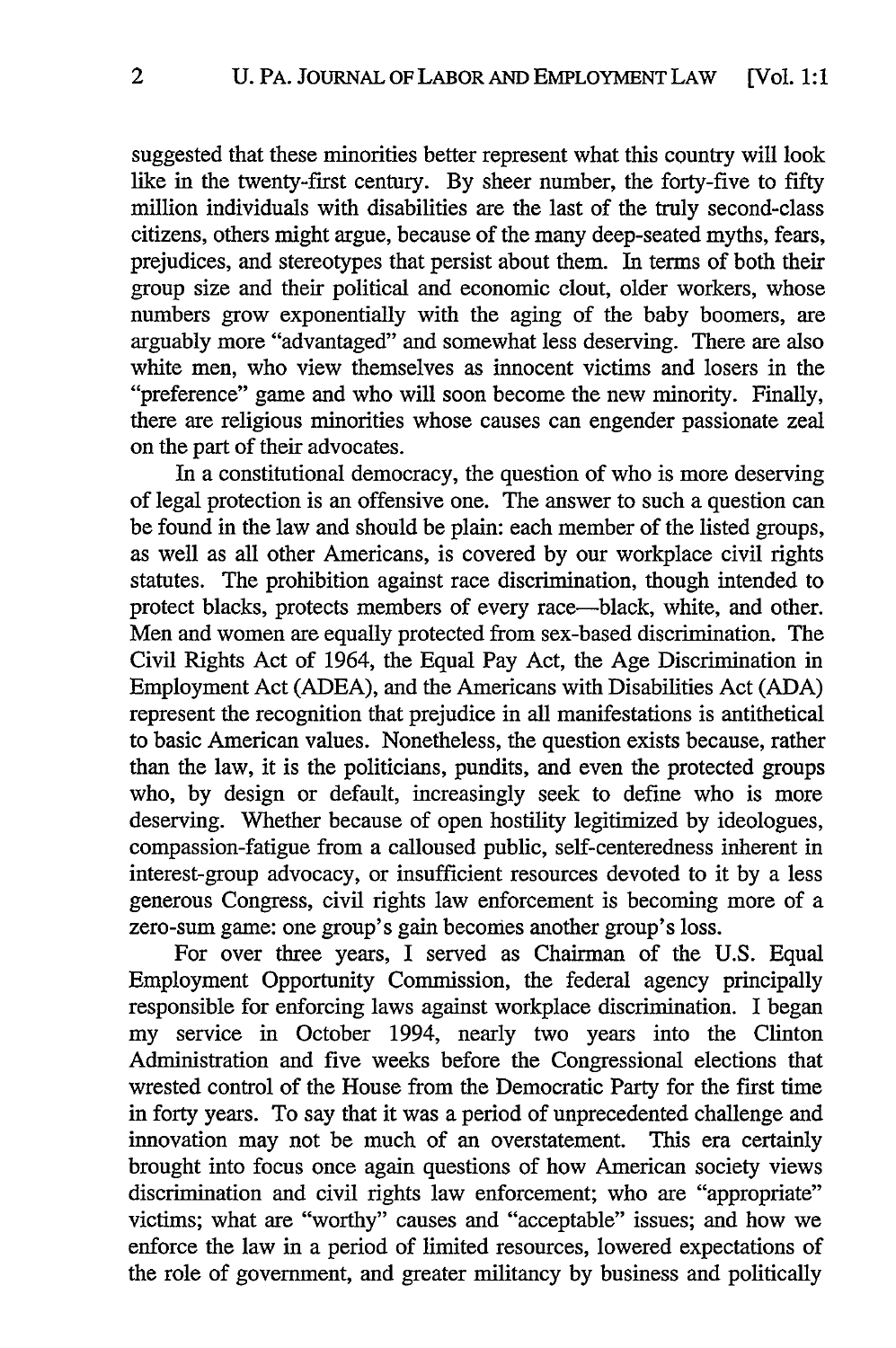conservative groups.

The politicization of civil rights is nothing new. The very structure and jurisdiction of the EEOC resulted from political compromise in order to secure passage of the Civil Rights Act of 1964. So preposterous was the notion that discrimination against women should be illegal that the inclusion of sex as a protected class was part of a cynical and ultimately unsuccessful political strategy by opponents of the civil rights bill to defeat the entire bill. Notwithstanding this history, the politicization of the past three years seems to have taken on new and more dangerous dimensions as manifested by the so-called Republican Revolution, the Contract with America, the angry-white-male phenomenon, anti-immigrant hysteria, and anti-affirmative action legislative initiatives. All contributed to a backlash against civil rights law enforcement, and all occurred during the three years that I served as Chairman of the EEOC.

Similarly, the increased fractionalization of the American public along racial, ethnic, or other interest-group lines made serving as an ecumenical Chairman very difficult. Advocacy groups exerted constant pressure to right the wrongs of the previous twelve years of Republican administrations by prioritizing their constituency's problems over those of others. As a result, a single week in the life of the Chairman could involve individual meetings with various civil rights advocates who ignored the very real fiscal constraints facing the Commission and who nonetheless, advocated for a greater focus on their respective issues. These groups and issues could include black federal employees, women in non-traditional industries, women of color in corporate America, Hispanic women in the agricultural sector, Asians Americans and corporate glass ceilings, individuals with physical disabilities competing with those with mental disabilities, and on and on in virtually every combination. Convincing each group that the Commission existed to serve everyone was less difficult than convincing ourselves that we could accomplish this goal. However, congressional parsimony during the dozen or more years before I arrived made that noble cause virtually unattainable as a practical matter. Convincing the American public that civil rights was an "American" issue, and not exclusively an African-American, Hispanic-American, or Asian-American issue, was also made difficult by the political noise generated by an empowered conservative movement that sought to polarize the American public with the so-called wedge issues of racial quotas and preferences.

The debate over deserving groups, worthy causes, and appropriate issues also involves the perennial question of the Commission's role and function. The Commission was formed by Title VII of the Civil Rights Act of 1964, which prohibits employment discrimination based on race, color, national origin, sex, and religion. Its founding mandate was to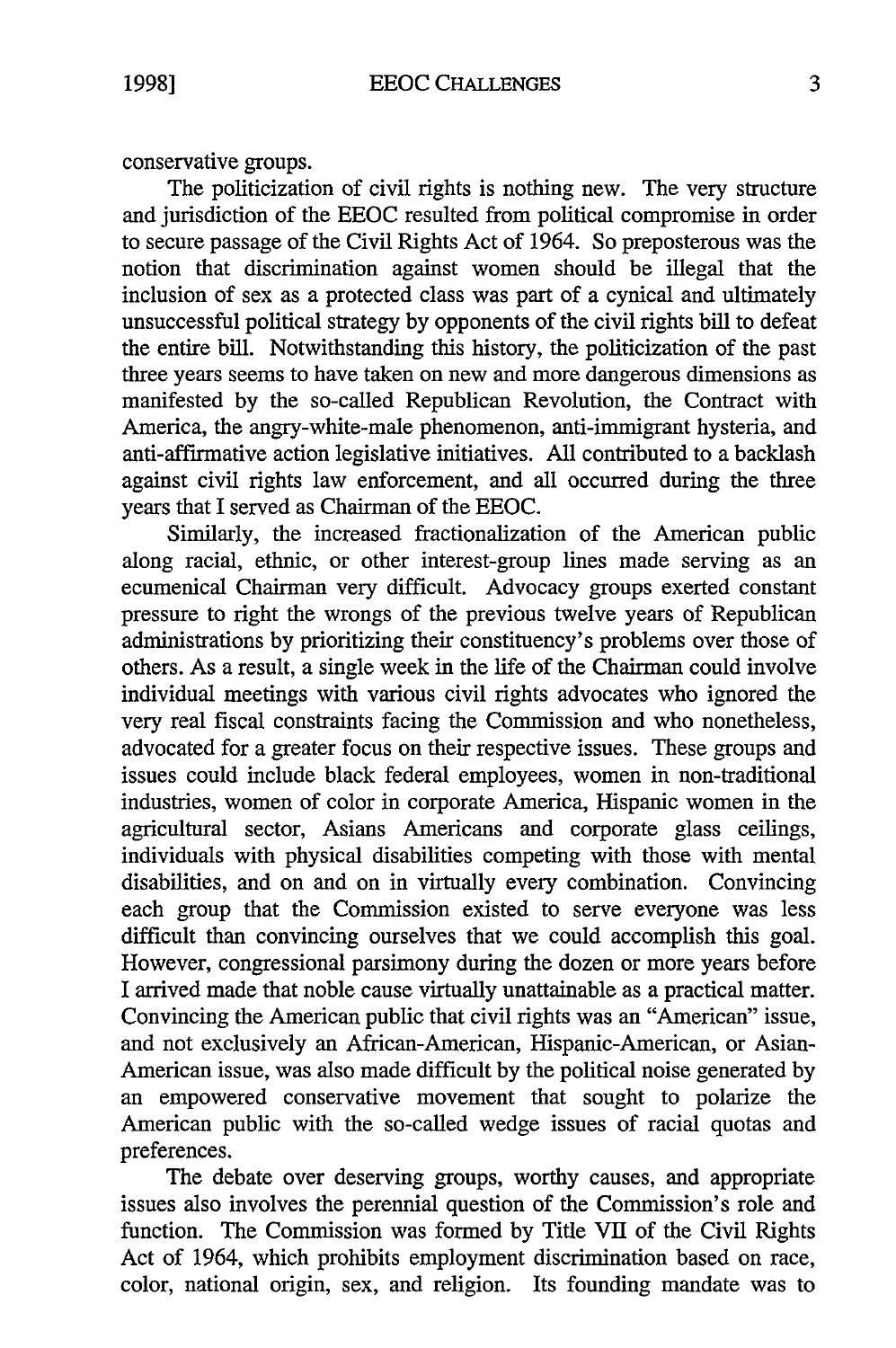receive and investigate charges of employment discrimination and, when warranted, to attempt to "conciliate" disputes. While alternative dispute resolution (ADR) is now in greater use, the practice has existed in Title VII since the statute's inception. The statute provides that the Commission, after finding reasonable cause to believe that discrimination has occurred, must engage in a process of conciliation. Essentially, this process should involve attempting to resolve the dispute, to end the offending practice, and to provide relief to the charging party. During its first seven years, the Commission's only enforcement authority was this power of persuasion. If conciliation failed, the EEOC had no ability to enforce its findings through litigation. Although modeled in part after the National Labor Relations Board, the Commission also lacked that Agency's cease and desist authority. Therefore, at the time of its creation, the Commission was an agency designed to "process cases," issue rules and policy guidance, collect statistics, offer technical assistance, and obtain justice through the power of persuasion, all without power to enforce its findings or rules.

It was this view of the EEOC as a conveyor belt that has brought about, over the years, significant debate about whether its true mission should be processing cases or identifying and eliminating discrimination. During the past three years, some members of the current congressional majority have viewed the Commission as a case-processing agency. This view would have the Agency focus exclusively on the cases of individual claimants involving disparate treatment and eschew class and pattern and practice cases, investigations initiated by individual Commissioners, known as Commissioner charges, and the use of statistical proof in appropriate cases, despite long-standing court precedent authorizing such evidence. This support for an individual-claimant focus was not limited to members of Congress, though they tended to hold to the more unyielding view. Some workers' rights advocates also believed that "customer service" at intake and the investigation and conciliation of individual cases should take precedence. They pointed out that many of the individual claimants are without counsel, are unlikely to obtain private counsel, or are unable or unwilling to engage in lengthy and expensive litigation as part of a large group. As examples, advocates pointed persuasively to cases of sexual harassment or religious accommodation where the individual claimant simply sought an end to the offensive behavior and a return to work unencumbered by the harassment. The need to "make law" or to "send a message" was surrendered to the practical needs to earn a living and avoid a reputation as a troublemaker.

The mission of the EEOC has also revolved around the issue of how efficiently the Commission performs its work, and this was true during my term as well. Thus, the concern over a large pending caseload-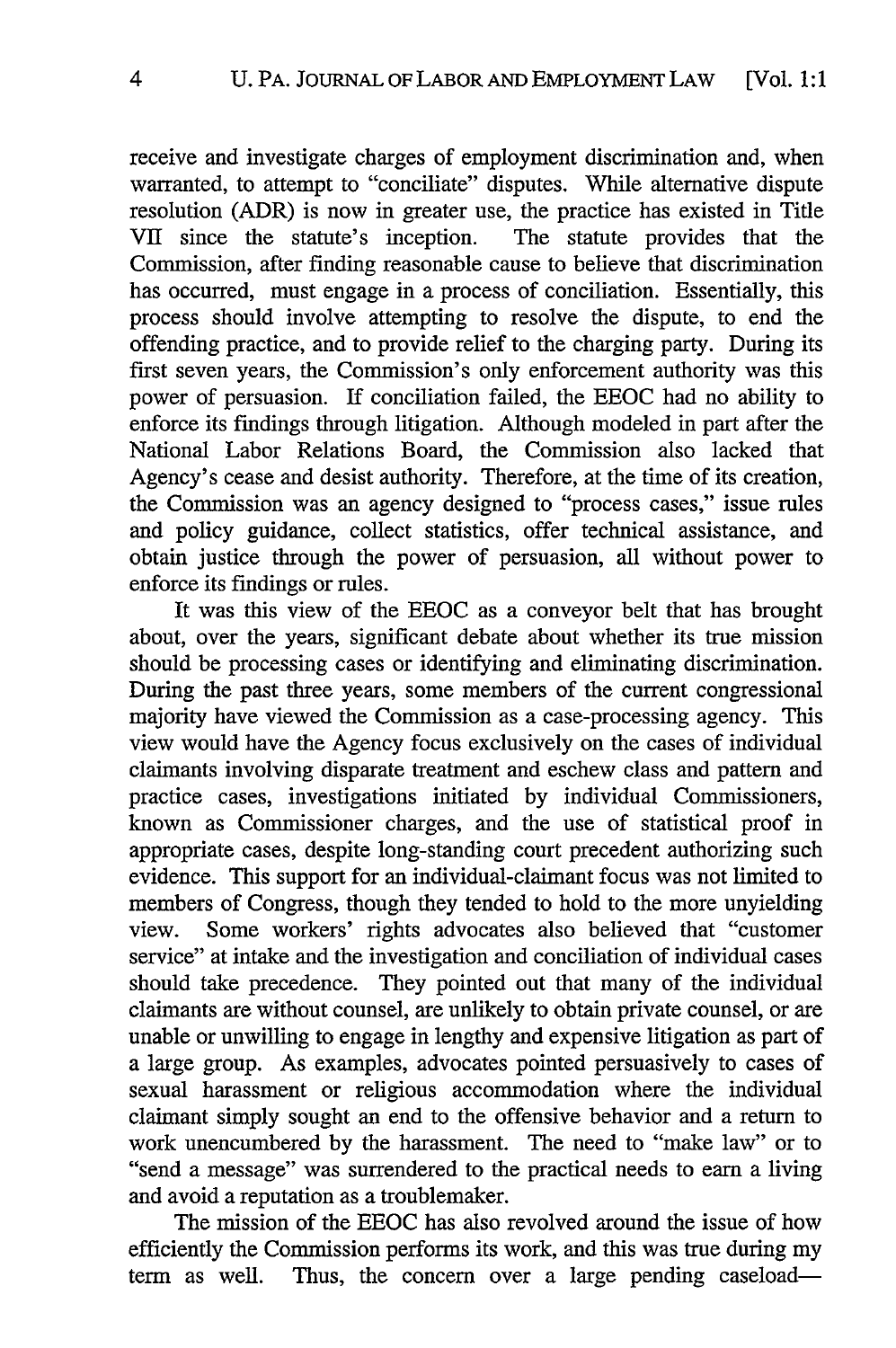sometimes incorrectly called a backlog<sup>1</sup>-is also not a new one. Backlogs-more incoming charges than the Agency is resolving-have been emblematic of the EEOC. From the outset, there was a great swell of those wanting access to the rights afforded by Title VII. It had been forecast originally that the Commission would receive approximately 2,000 charges in its first year. In fact, the Agency received nearly 9,000 complaints. To meet the demand of those filing discrimination complaints, the EEOC opened field offices throughout the country. By 1971, the Agency had seven regional and twenty-seven district offices processing discrimination charges. This growing nationwide access to the Agency resulted in a significant backlog of charges. To address its burgeoning workload, the Commission transferred greater authority to the field. District Directors were allowed to begin conciliation soon after a charge was filed, rather than having to wait until an investigation determined that discrimination had actually occurred and that the Commission concurred. In certain instances, District Directors were given the prerogative to make the final cause determination, which led to questions of Commission oversight, quality control, and consistent application of the law. Those questions continue to be raised today.

Prior to 1972, when the EEOC was granted authority to seek court enforcement of its findings, the Commission was still able to make a significant contribution to the early development of Title VII decisional law. The Agency did so by using amicus briefs in private lawsuits to influence crucial court decisions defining discrimination and outlining appropriate relief. Other creative strategies were also employed. During the term of EEOC Chairman William H. Brown, the Commission obtained one of its largest back-pay settlements ever. The Commission had intervened successfully in a Federal Communications Commission (FCC) proceeding involving AT&T, arguing that a rate increase should not be given to a company that had discriminatory employment policies. Approximately fifty million dollars was awarded, primarily to female employees.

In 1972, Congress granted the EEOC the power to litigate. The Agency then added five regional litigation centers to its regional and district offices. From these litigation centers, the Agency brought not only large class actions challenging entrenched policies but also individual suits seeking specific relief for an aggrieved party. The Agency defeated involuntary furloughs for pregnant employees, restrictive recruiting policies designed to exclude racial minorities, and airline rules limiting

<sup>1. &</sup>quot;Pending caseload" includes cases filed as recently as yesterday as well as those filed one year ago. "Backlog"--a pejorative term--should be limited to those cases which have been pending for a determined period of time (e.g., six months or nine months). Backlogs are created by more incoming cases than those "outgoing"--i.e., being resolved.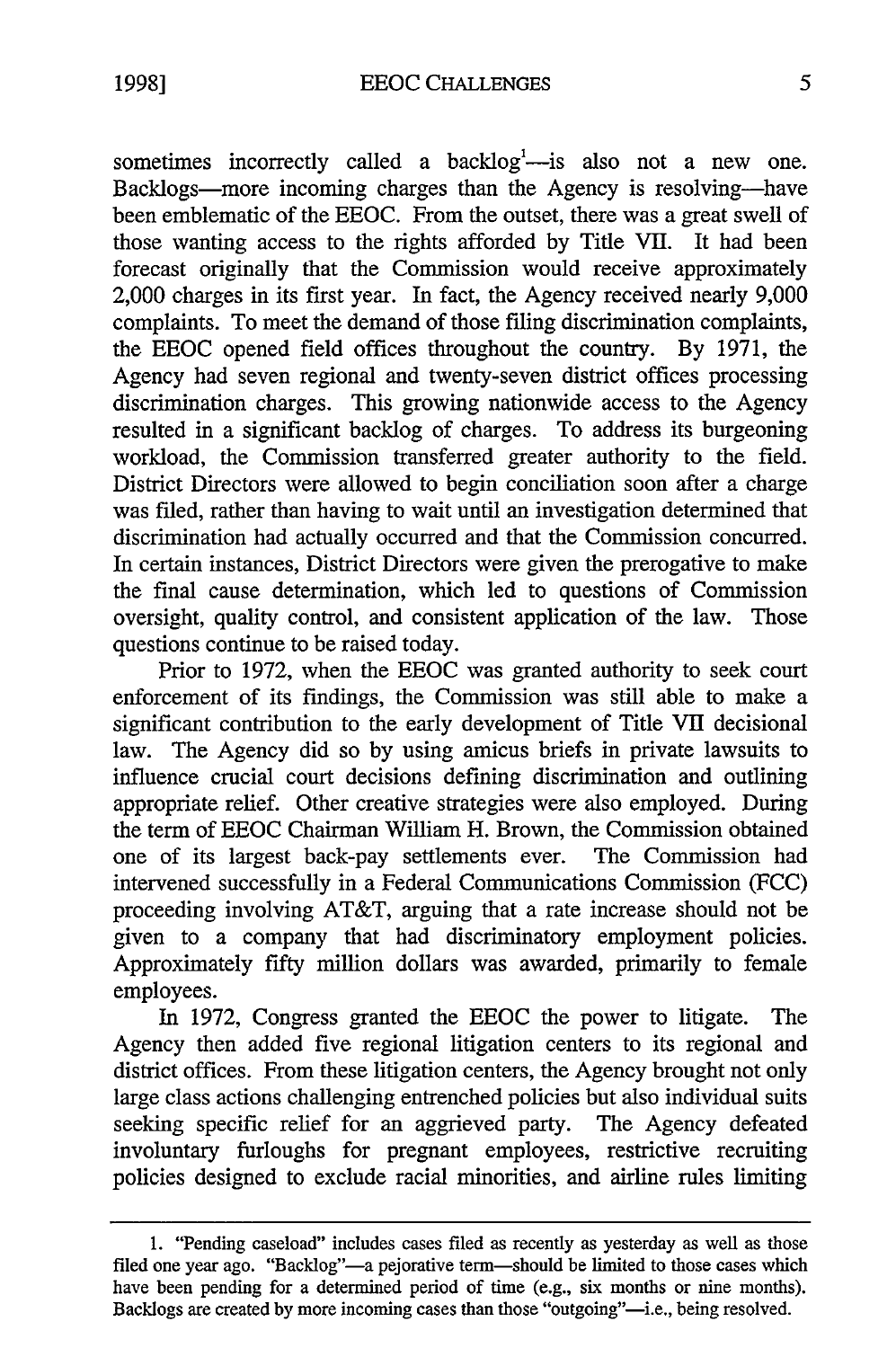flight attendant positions to women. The EEOC was no longer a toothless tiger, and employers became more willing to settle claims of discrimination in order to stay out of court.

One might argue that the Commission became the victim of its own success. Between 1975 and 1977, the number of charges awaiting Agency action more than doubled from 53,000 to 130,000. In 1978, the burgeoning workload caused newly appointed Chairwoman Eleanor Holmes Norton to close the regional offices and litigation centers. Norton also consolidated enforcement resources in the district offices so that investigators and litigators could work together more effectively. In another effort to reduce the backlog, the Commission implemented a new policy known as the "rapid charge process." This approach encouraged quick settlement of charges by bringing complainants and employers together for fact-finding conferences before the initiation of an investigation.

A 1978 executive branch reorganization added enforcement of the ADEA and the coordination of federal agency EEO programs to the Commission's responsibilities. These additional obligations, though funded, increased the Agency's workload considerably, thereby exacerbating an already unmanageable caseload. By 1979, the Agency had twenty-two district offices with full enforcement units and twenty-seven smaller area and local offices reporting to them. Also during this time, the Agency began to actively pursue opportunities to litigate charges of discrimination. Under its new "Early Litigation Identification" program, investigators and litigators formally combined to select, at the outset of the administrative process, charges with the best potential to promote the Agency's mission through litigation. All of these efforts, buttressed by an ample budget and a supportive Congress and White House, reduced the backlog to fewer than 40,000 charges. Success, however, did not come without criticism.

A General Accounting Office Report issued in 1982 found that the Agency's rapid charge processing and early settlement procedures resulted in remedies that understated the gravity of charges with merit and overinflated the validity of those with little or no merit. In response to the report, the Commission, under its new Chairman, Clarence Thomas, moved to an enforcement policy requiring full investigation of all charges. By 1985, all cases where cause was found, but conciliation failed, were litigated on a first-come, first-served basis. This approach did not permit the maximizing of resources through selective, targeted enforcement. Cases in which investigations revealed a pattern and practice or other evidence of entrenched or widespread discrimination were no longer given priority, simply taking their place in line with all other charges. Consequently, fewer and fewer of these cases were conciliated or litigated.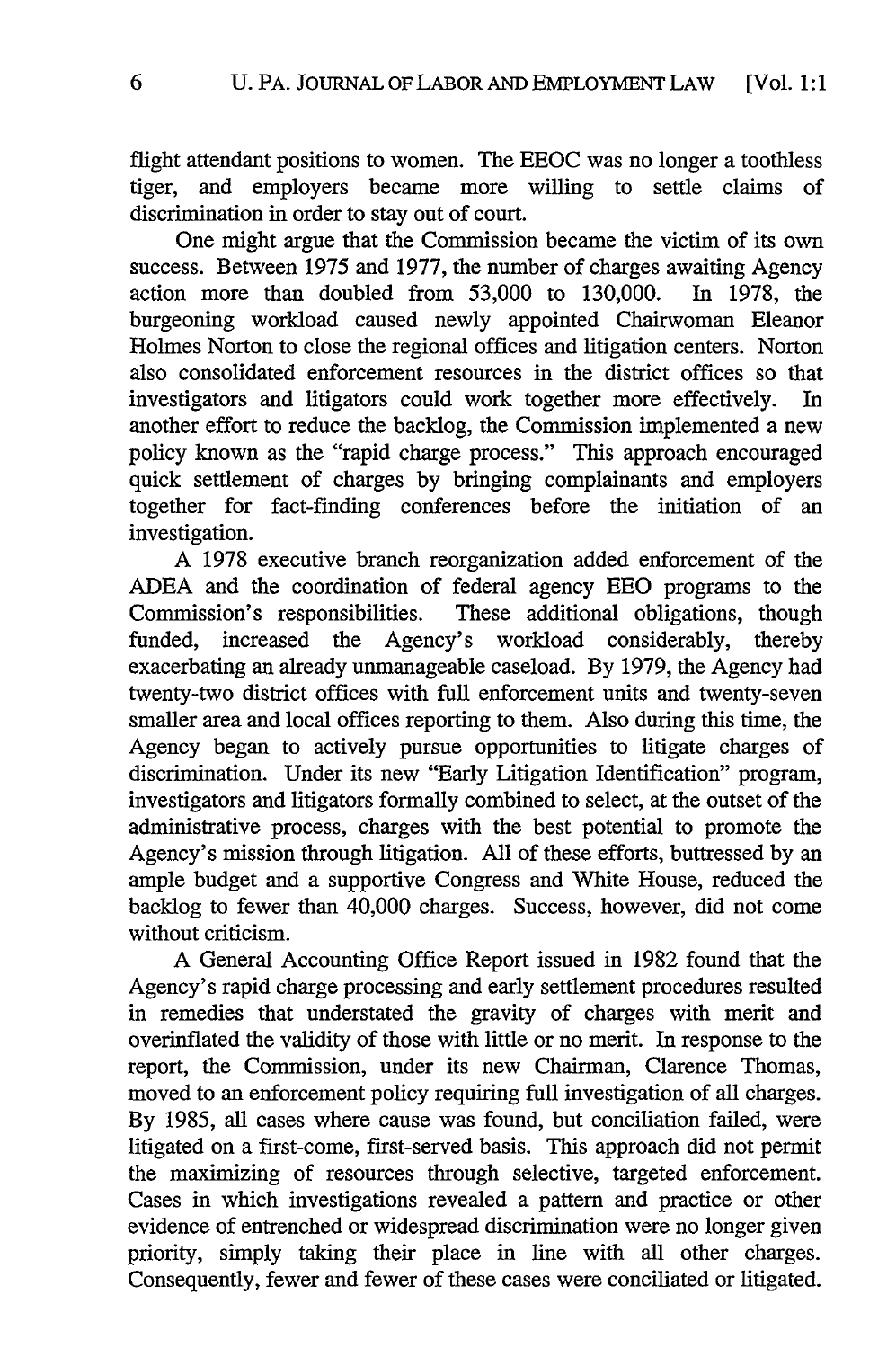Whether by coincidence or as a result of these policy changes, the number of charges filed with the Agency began to drop. Charges received dipped quickly from 69,000 in 1986 to 59,411 in 1989. During this time, the Agency's commitment to civil rights leadership began to be questioned publicly. Chairman Thomas's many confrontations with Congress revealed that the congressional oversight committee was skeptical of his personal commitment to the Agency's mission, especially due to his earlier public disavowal of affirmative action. Ironically, the Democraticcontrolled Congress, which should have been predisposed to supporting the Agency, questioned the Chairman's commitment to the Agency's mission, his conveyor-belt case processing approach, and his abandonment of attacks on broad-based discriminatory employment patterns and practices. As a result, the Agency's funding was relatively flat during the Thomas years.

The slump in case receipts was reversed in no time with the passage of the Americans with Disabilities Act (ADA) and the Civil Rights Act of 1991. The employment provisions of the ADA became effective in 1992, expanding once again the Agency's already broad mandate. As a result, the number of charges filed with the Agency grew rapidly after 1991, peaking in 1994 when 91,000 charges were filed. In addition, in 1992, a substantial increase in sexual harassment charges followed the similar allegations made by Professor Anita Hill during the Senate confirmation hearing for former EEOC Chairman and Supreme Court nominee Clarence Thomas. Four years later, sexual harassment charges filed with the EEOC and state and local fair employment practice agencies had increased by 150 percent. The Agency's expanded mandate and a failure by Congress to provide adequate funding combined to recreate a substantial backlog.

Thus, when I was sworn in as Chairman of the EEOC on October 3, 1994, I walked into an agency with a backlog of nearly 100,000 privatesector cases, compared to 42,000 four years earlier; a litigation docket composed principally of individual cases with very few class or pattern and practice cases; gross underfunding for several years resulting in a smaller, inadequately trained staff and antiquated computer technology; a dearth of rule-making and policy pronouncements on important issues under the civil rights statutes enforced by the Commission; and a Commission which held few public meetings, conducted little outreach, and was viewed as inaccessible to the public-especially to members of historically underserved groups, such as national origin and language minorities.

While some of the contours of these problems could have been foreseen in decisions made a decade earlier, their magnitude had not been. For example, because of inadequate funding through much of the 1980s and early 1990s (with the exception of a one-time appropriation for the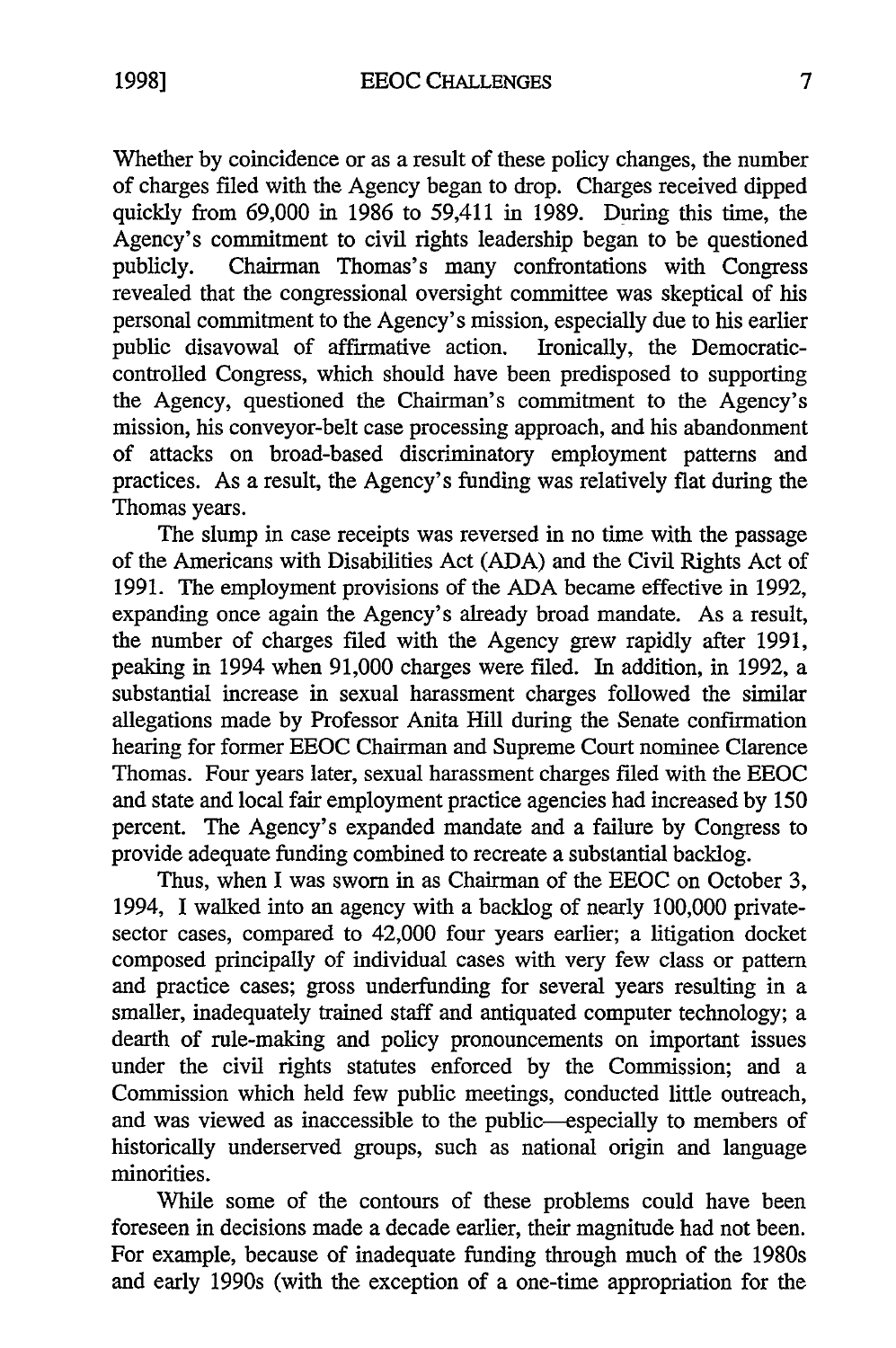ADA), the average active caseload of an EEOC investigator had grown to 123 cases when I assumed the Chair. In 1990, by contrast, each investigator averaged 51 cases. My predecessor, Chairman Evan Kemp, who resigned in April of 1993, left the Commission with an acting Chair who justifiably saw his role only as a caretaker pending President Clinton's selection of a permanent Chairman. As a result, the Commission did not exercise its responsibility of facilitating voluntary compliance with the law through the issuance of policy guidance, especially on basic and important issues under the ADA, such as how to define a disability. Without such guidance, the Commission could not credibly argue to the new, more skeptical Congress that it was doing all it could to encourage voluntary compliance by business, a constituency which the new majority in Congress believed was already overregulated and overburdened by government.

Public meetings of the Commission fell to three per year under the last permanent Chairman. Public access to and interaction with the Chairman and Commissioners was rare. This was significant to civil rights organizations that had already begun to question the Commission's relevance and the Clinton Administration's commitment to civil rights in light of the delayed naming of an EEOC Chair and the slow filling of other vacancies on the Commission. It was therefore important to "open" the Commission to the various communities, particularly to traditionally underserved groups, such as national origin and language minorities.

The new congressional majority's antigoverment, anti-Washington sentiment was veiled in some respects by a focus on government efficiency. The argument, in short, was that Congress supported strong enforcement of our civil rights laws, but wished to assure American taxpayers that their money was being spent wisely by efficiently run, streamlined agencies. On this score, the EEOC was a large target. In addition to its bulging caseload, the Commission had very serious operational problems. First, there were the problems with its own work force. The EEOC's internal labor-management situation, historically ineffective, was at its worst. The EEOC had no employee appraisal system because it had been invalidated by a labor arbitrator; there were a large number of employee grievances pending against the Agency; the Agency had proportionately more internal EEO complaints filed against it by its own employees than any other federal government agency; there was no collective bargaining agreement in effect; and the Agency was the defendant in several high exposure cases brought by the labor union, the National Council of EEOC Locals of the American Federation of Government Employees (AFGE), involving overtime compensation and other workplace issues. These were hardly hallmarks of a model employer, much less the agency responsible for overseeing important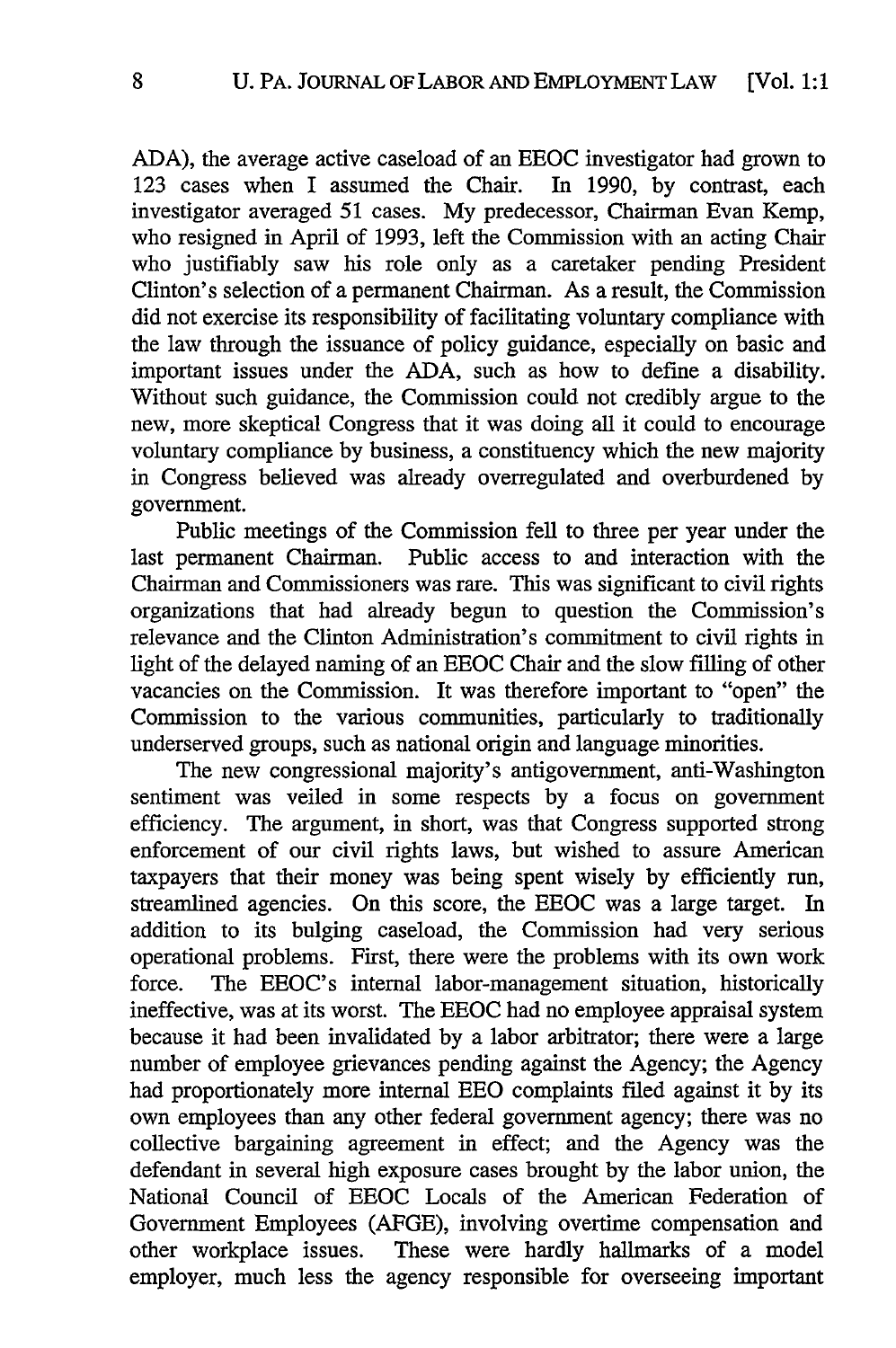aspects of the American workplace. No agencywide employee training had been conducted since 1992, the year the ADA's employment provisions became effective. In terms of technology, the computer system was antiquated, overburdened, and redundant. Because of years of flat funding, the Agency could not take advantage of technological advances that were evident in most government and commercial offices. The few employees with computers were using equipment so outdated that repair service for them was no longer available. On the information superhighway, the EEOC was "roadkill." These operational problems were generally not known and would have been potentially embarrassing to the Clinton Administration, which as part of its National Performance Review in 1993 pledged to reinvent government. Those reinvention efforts were well underway at the time  $\overline{I}$  assumed the Chairmanship, and the second phase, known as REGO II, was about to commence. The EEOC made little progress on the first phase in 1993 and 1994 as it awaited the appointment of its new leadership.

If the above problems were not enough, I began the new fiscal year in October 1994 with a budget shortfall that would have required a twentyfive percent cut from every budget item, excluding personnel and overhead, because Congress had appropriated eleven million dollars less than President Clinton had requested. Thus, the Commission was being squeezed by several competing forces: a smaller and poorly trained staff with inadequate resources to handle the mushrooming caseload resulting from the new statutes; higher expectations and greater demands; a more militant congressional majority, which legitimized attacks on all government agencies and on civil rights (especially affirmative action); and an impatient, frustrated, and empowered business community, provided with little guidance on a complex new statute and with little appetite for long delays with investigations or the expense of litigation.

In searching for an approach to remedy these seemingly intractable problems, my first step was to depoliticize, as best one could, the discussion about and search for solutions. For the first time in the Agency's thirty-year history, I involved, in unprecedented ways, the other Commissioners to help find solutions to the Agency's many problems. Through the use of Commissioner-led task forces, I was able to tap into the perspectives of the other four members of this bipartisan Commission. These task forces followed my charge to seek out and consult broadly with the many stakeholders of the EEOC. As a result, we were able to accomplish a number of objectives at once. We reinvented government initiatives; we satisfied our many diverse constituents, who spanned the political and ideological spectrum, by opening the Commission and hearing their concerns; we engaged our Republican colleagues on the Commission; and we came up with a plan that many stakeholders could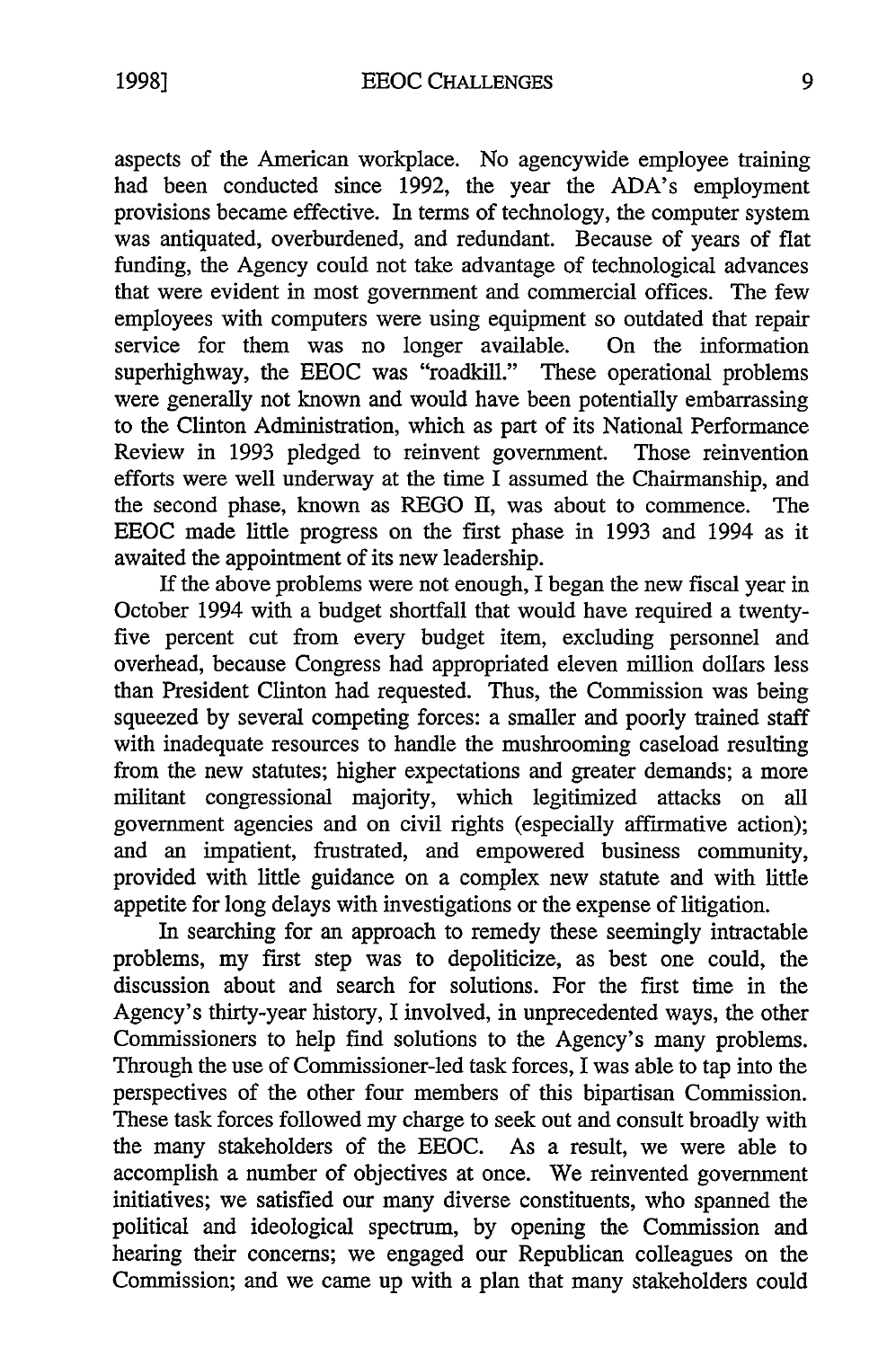support, thus neutralizing a Congress bent on downsizing government.

Based on the recommendations of these task forces, the Commission rescinded Agency policies that had been adopted in the 1980s, which contributed to our administrative bottleneck. The bipartisan Commission adopted virtually every one of those policies **by** a unanimous vote. This helped to neutralize any further political opposition from congressional oversight committee members on the Republican side of the aisle. I also reinstituted regular public meetings of the Commission, and devoted several meetings to hearing from representatives of advocacy and other interest groups. We implemented new charge-handling procedures that permit prioritization and better management of incoming and pending charges, encourage settlement at every stage of the process, and allow for a greater exchange of information between the parties. We adopted national and local enforcement plans to guide us in performing our enforcement responsibilities through the strategic use of our limited resources. Most significantly, we authorized the unprecedented use of voluntary, mediation-based alternative dispute resolution to enhance our system of charge processing and to bring about a more cost-effective, fair, and timely method of resolving certain employment discrimination disputes. This marked the first time that a federal law enforcement agency had adopted alternative dispute resolution as part of its enforcement efforts.

These changes were successful. In fiscal year 1997, the EEOC resolved a record-breaking 106,000 charges of discrimination, exceeding the prior year's total **by** over 20,000. Its pending caseload, which had reached 112,000 in 1995, had dropped to 64,000 **by** the time of my departure. At least when measured **by** benefits obtained, this reduction in the number of pending cases did not compromise the rights of claimants. Since October 1994, the EEOC obtained through settlements, conciliations, and litigation nearly three-quarters of a billion dollars in monetary relief for claimants. Most significantly, approximately seventyfive percent of those benefits were obtained absent litigation, without clogging our already overburdened courts, and without incurring legal fees. EEOC policy decisions also kept pace with our program changes. For example, to facilitate compliance with the ADA, the Agency issued long-sought guidances addressing the definition of "disability," the differences between disability-related and service-related retirement plans, and pre-employment disability-related questions and medical examinations. There were policy and enforcement guidances on other issues as well.

With respect to operational issues, we were so successful in such a short period of time that we received a "Hammer of Reinvention" award for our labor-management partnership initiatives. The introduction of much-needed computer technology, including an EEOC web site and local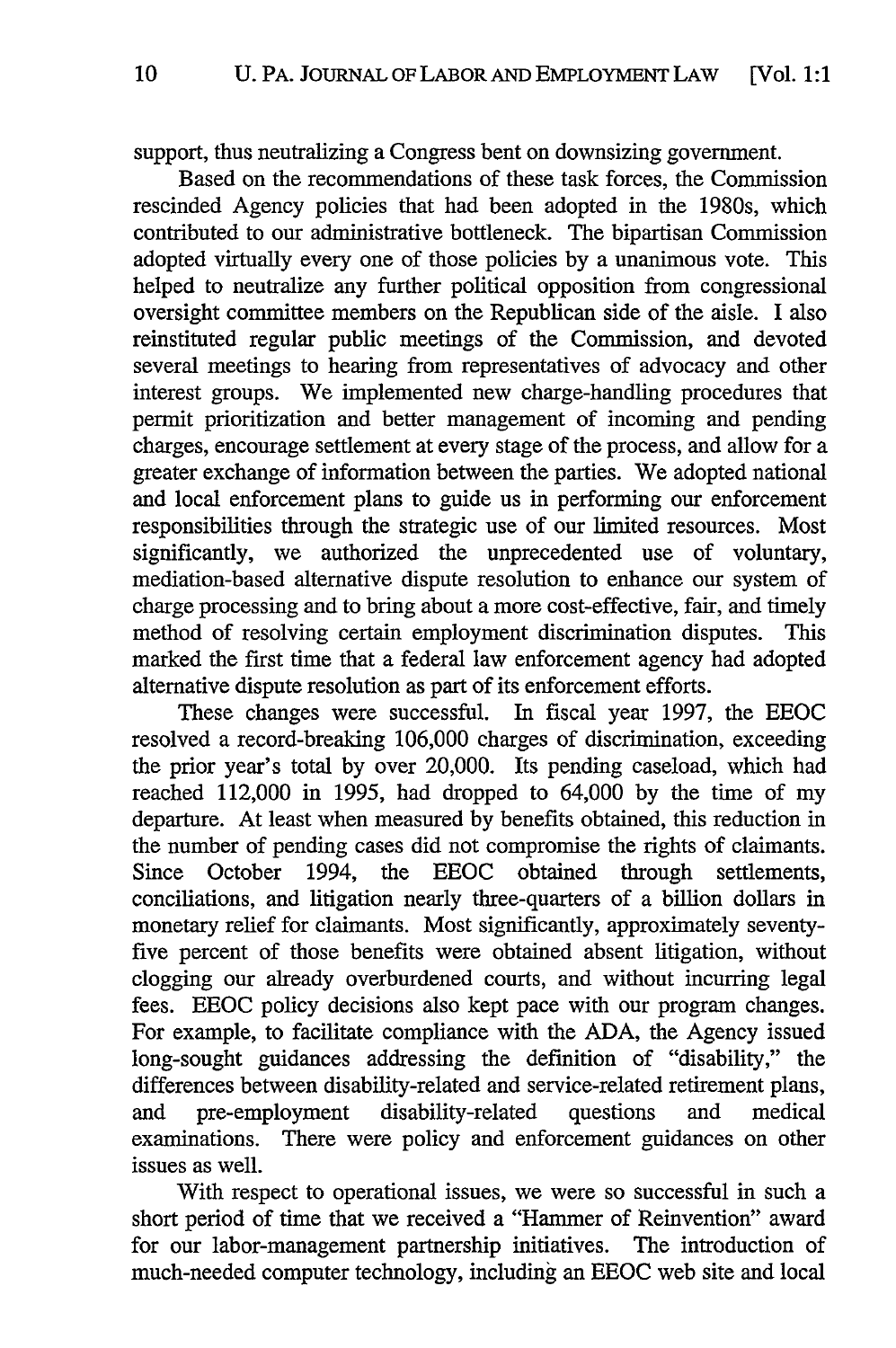area networks, and the expansion of employee training and development programs increased staff morale, which contributed to record-breaking case resolution, policy pronouncements, and litigation successes.

In short, for the first time in years, the Commission is respected for its enforcement activities, credited for its outreach, applauded for its efforts encouraging voluntary compliance, and praised for its internal reforms. The notorious backlog has been virtually eliminated. The Commission's litigation is more strategic and selective. For example, in the second year of my term, the Commission filed half the number of lawsuits as in the previous year, but obtained twice the monetary relief. A delicate balance was struck: increased outreach, technical assistance, and practical policy guidance to educate and to encourage voluntary compliance; a streamlined case management system, including mediation as a method of alternative dispute resolution; and selective use of litigation. The issue of balance is significant and historical. There persists within the Commission an institutional conflict: whether to engage in strong, deterrent law enforcement through investigation and litigation or to provide technical assistance and other preventive tools to employers. Moreover, as a corollary, there is within the Commission lingering skepticism towards mediation, a feeling that ADR is antithetical to strong enforcement.

It remains my view that an either/or approach is foolish. First, it is important that the EEOC continue, and if possible increase, its efforts to encourage voluntary compliance, especially through technical assistance. The demand from employers is so great that hundreds of employer representatives were turned away last year from over-subscribed EEOCsponsored technical assistance program seminars. Second, it is equally important that the EEOC expand its mediation program. Although ADR, in the form of conciliation, was established at Title VII's passage, it occurred at the end of an often lengthy and sometimes contentious investigative process. The mediation program, which we implemented in 1996, commences at the earliest stages of the investigative process, before positions have irrevocably diverged. Further, it relieves the EEOC's administrative enforcement system, the courts, and employees and employers of the burden of a system over which they have minimal control. Congressional critics of the EEOC strongly assert that ADR can eliminate the case backlog and should replace litigation. However, ADR is not a panacea and it will not solve all workplace problems. It will not and should not replace the Commission's other important enforcement tools, including, as a last resort, selective and strategic litigation. Nevertheless, used properly and offered voluntarily, it can resolve a significant number of the cases filed each year with the Commission.

Revising priorities, procedures, and policies are all important steps in bringing the Agency's burgeoning workload under control. However,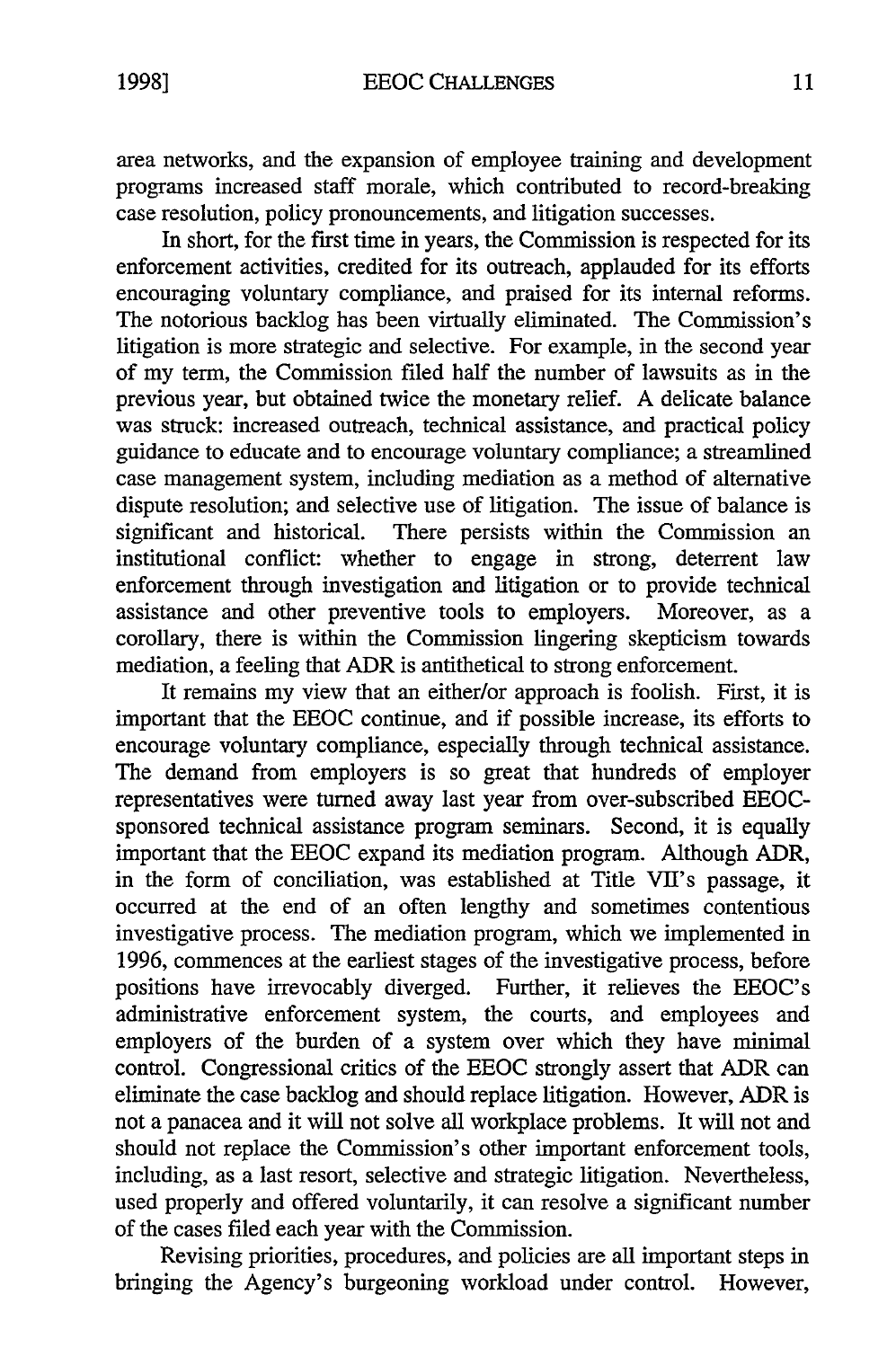none of these measures can overcome the fundamental problem-too few resources for an increasing number of complaints. Until Congress provides the EEOC with adequate funding, its investigators will continue to be responsible for too many cases, and the Agency will continue to struggle to meet basic needs in the areas of training, technology, and litigation support, all of which have a negative impact on optimum enforcement of the law.

Finally, the Agency should continue to stand firm against those who would force the EEOC to choose its particular pet issues or, as is increasingly the case, not to pursue certain issues, cases, methods, or practices. All Americans are protected by the civil rights statutes, and civil rights is not a "black issue" or a "minority issue" or a "women's issue." Indeed, it comes as a surprise to many to learn that fifty percent of individuals who file charges with the EEOC are white. Notwithstanding this fundamental fact of equitable enforcement, the most disconcerting development over the past three years has been the willingness of Congress to seek to influence EEOC enforcement by challenging, among other things, certain Commission actions, including intervention in certain high-profile cases; use of Commissioner charges; increased use of class and pattern-and-practice suits; issuance of policy and enforcement guidances on, for example, mandatory predispute arbitration agreements and mental disability under the ADA; large-scale litigation on glass ceilings or employee downsizing; and challenges to violations of longstanding precedents on the use of bona fide occupational qualification and customer preference to justify gender or national origin discrimination. Each one of the above issues or activities generated complaints, correspondence, and calls from legislators who sought in some way to explain how they supported strong enforcement, but not on issue du jour, which they argued was never contemplated by the law. Drafts of some congressional conference committee reports and appropriation language restricted the types of cases litigated (e.g., class and systemic cases), as legal services for the poor had been in the 1980s, or the EEOC methods employed to initiate investigations (e.g., Commissioner charges, which are provided for by statute). Other EEOC enforcement activities resulted in editorials, articles, and even letter writing campaigns asking whether the Commission had overstepped its jurisdiction, lost its institutional mind, or should be closed to allow the private bar to enforce the civil rights laws. One newspaper columnist, without a hint of irony, quite seriously suggested that the EEOC conduct public opinion polls before commencing certain investigations or lawsuits.

The high stakes business of politics, with so many special interests heavily invested in the process, seeks to turn the EEOC's pursuit of remedies for victims of discrimination into a zero-sum game. More and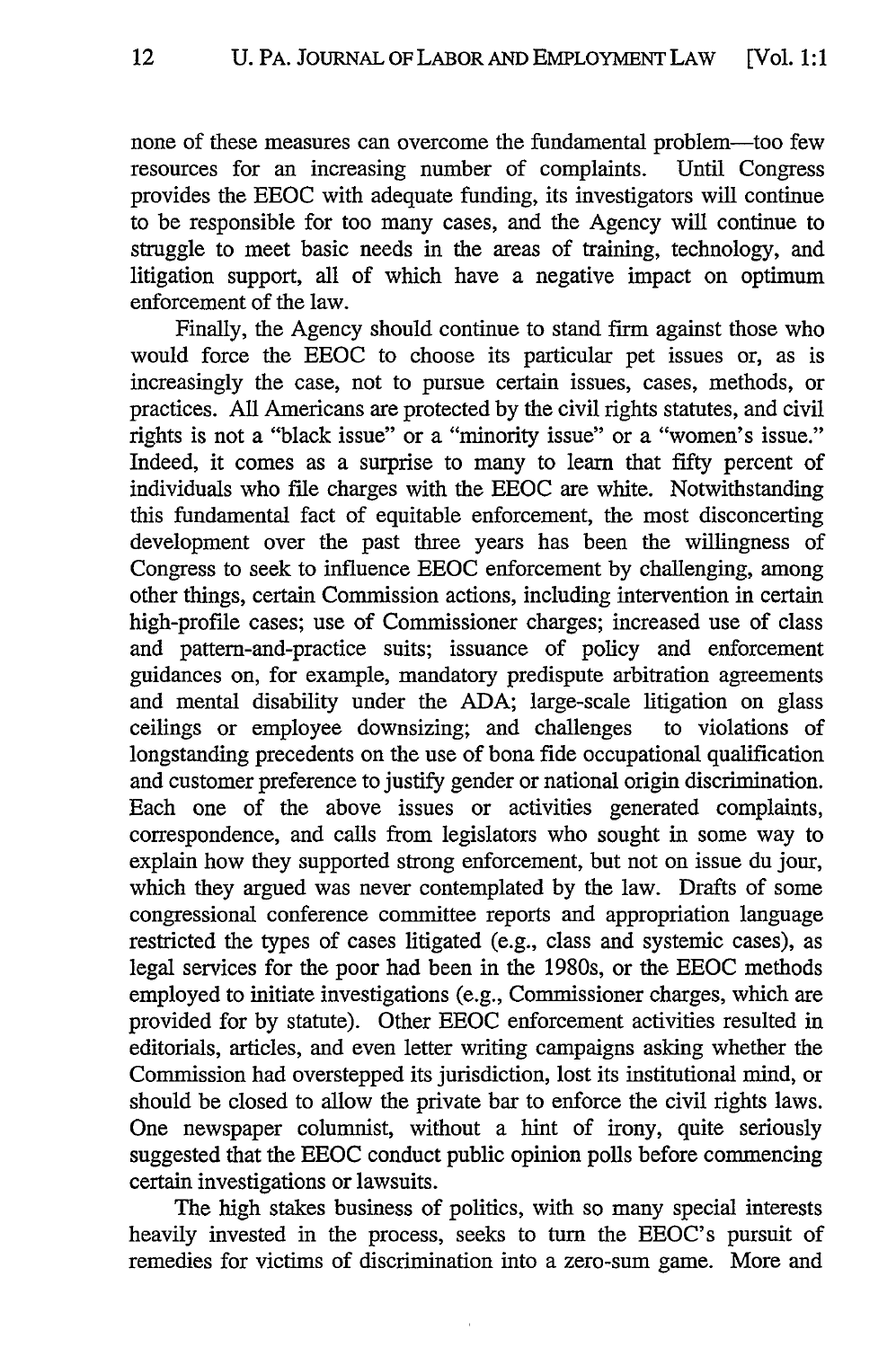more, pundits and politicians disapprove of and scorn the Agency for doing its job, as evidenced by attempts to ridicule the Commission for offering employers guidance in the applicability of the ADA to individuals with mental disabilities, a group clearly covered by the statute; criticizing the finding that a class of African-American employees at Texaco had been denied promotions (before the appearance of a secretly recorded tape of personnel meetings); or the bold attempt of Mitsubishi Motor Manufacturing Company of America to intimidate the Commission from pursuing, on a classwide basis, a sexual harassment suit on behalf of hundreds of its female employees.

If this kind of outside pressure does not eventually force a hierarchy among equals, a shortage of resources may well compel the Agency to choose who remains seated at the table of equal opportunity. The framers of our workplace civil rights laws certainly never intended for the Commission to engage in rob-Peter-to-pay-Paul-tactics. However, this is what will result if lawmakers do not prioritize civil rights enforcement and if funding for the Agency remains stagnant. The EEOC projects that, without increased funding, its private sector backlog will once again increase to nearly 100,000 charges in two years.

Employment demographics show that workplace equality for women and minorities remains illusive. They also show that the profile of who the Agency will serve is changing dramatically. When founded over thirty years ago, the EEOC's primary focus was redressing deeply rooted racism that resulted in widespread workplace discrimination against blacks. While race continues to be the most frequently cited form of discrimination by those filing charges with the Commission, racial issues in America are far more complicated and dynamic than at any time since 1965. The nation's ethnic profile is changing so rapidly that, in the next few years, it is projected that Hispanics will outnumber African Americans. Asians are now the country's fastest-growing minority. By the middle of the next century, virtually half of all Americans will be black, Hispanic, Asian, and American Indian. For the first time, whites will be in the minority and a two-tone, black and white America will be a thing of the past. Our future work force will be composed of more women, more of what we today term "minorities," more older people, and more immigrants. Underscoring the new racial complexity are the increasing number of multiracial Americans. In 1990, there were nearly two million children under eighteen whom the census classified as of a different race than one or both of their parents, and many in the growing groups of multiracial Americans pushed for a distinct category on the census forms.

How do we, in the face of public skepticism and weariness during a period of financial constraint, continue to promote equal opportunity in employment for *everyone* protected by the law? How do we recognize and